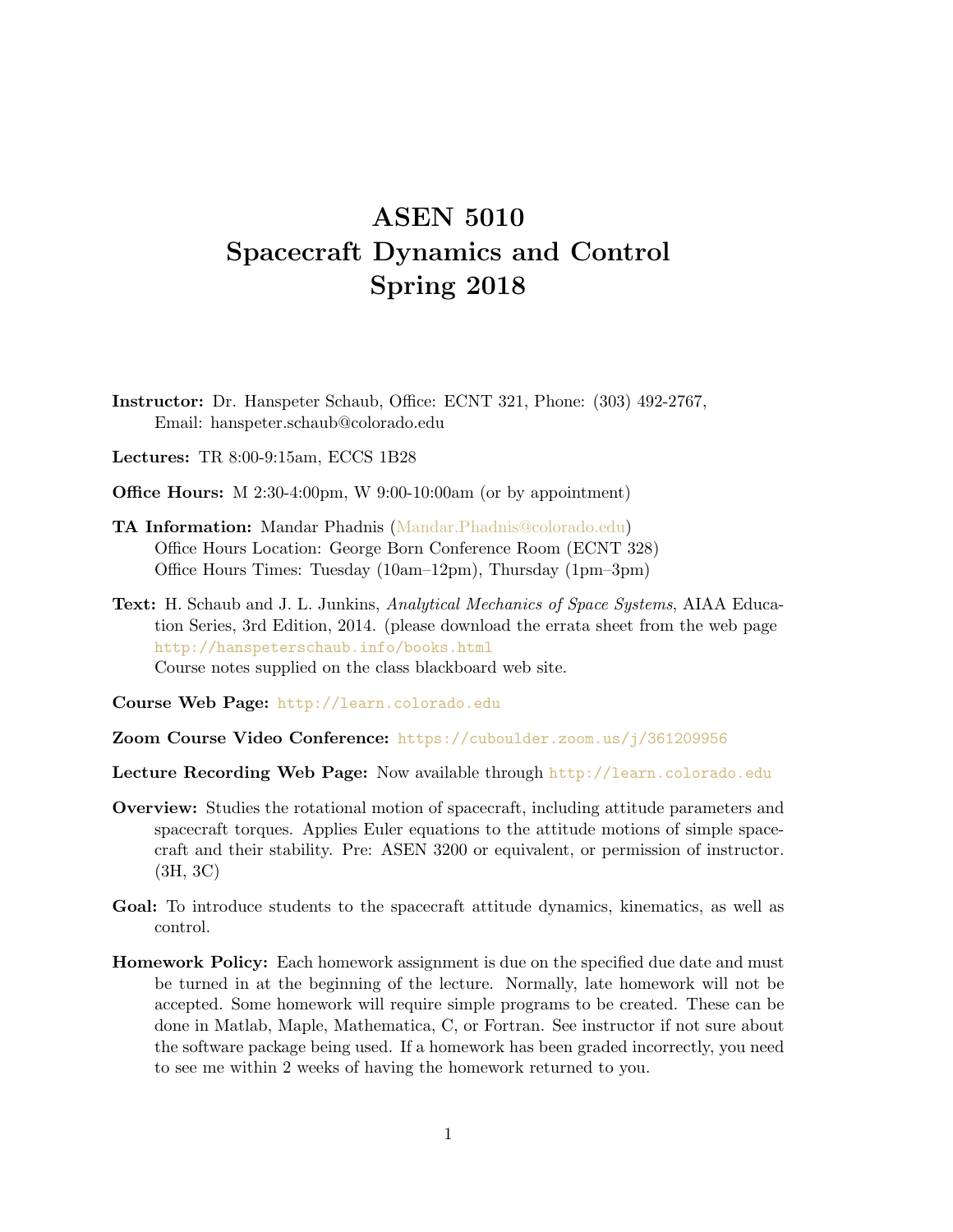- Exams: There will be a mid-term exam and one comprehensive final exam. If you have exam grading issues, you must see me within 2 weeks of having the exam returned to you. There will also be one course project which will require you to write a technical report. These reports must be type written and composed as a professional technical report.
- Class Attendance: You are expected to attend class. If you need to miss a lecture, it is your responsibility to catch up on the material. Don't go to the instructor to catch up on missed material, speak with class mates and get the notes from them. Campus policy regarding religious observances requires that faculty make every effort to reasonably and fairly deal with all students who, because of religious obligations, have conflicts with scheduled exams, assignments or required attendance. If you cannot attend a regularly scheduled class, it is up to the student to catch up on the missed material. If you cannot take an exam on a particular day, please let the instructor know at the time the exam is being scheduled.
- Make-Up Policy: There are no make-up homework assignments. If you miss the assignment, you get a zero for it. If you can't make an exam or a pressing reason, you need to contact the instructor one week prior to the exam date. If you can't take the exam for some emergency reason, you still need to notify the instructor prior to the exam. Without prior consent, there will be no make-up exams.
- Grading Policy: A conventional ten-point system will be used for grading. If I feel it necessary, I will curve the exam scores to reflect the difficulty level of the problems assigned. Thus, your final assigned scores on each set of papers is your true grade and should be interpreted on a 100 point scale (i.e.  $A(90-100)$ ,  $B(80-89)$ ,  $C(70-79)$ ,  $D(60-69)$ , F(below 60)). I will assign "+" and "-" grades at my discretion The exam with your *highest* score will be weighted with an additional 5%. The percent worth of exams and class assignments are:

Homework/Quizzes – 20% Project – 25% Mid-Term  $-25\%$ Final Exam – 25% Mystery Points  $-5\%$ 

Honor Code: All students enrolled in a University of Colorado Boulder course are responsible for knowing and adhering to the [academic integrity policy](http://www.colorado.edu/policies/academic-integrity-policy) of the institution. Violations of the policy may include: plagiarism, cheating, fabrication, lying, bribery, threat, unauthorized access, clicker fraud, resubmission, and aiding academic dishonesty. All incidents of academic misconduct will be reported to the Honor Code Council [\(honor@colorado.edu;](mailto:honor@colorado.edu) 303-735-2273). Students who are found responsible of violating the academic integrity policy will be subject to nonacademic sanctions from the Honor Code Council as well as academic sanctions from the faculty member. Additional information regarding the academic integrity policy can be found at <http://honorcode.colorado.edu>.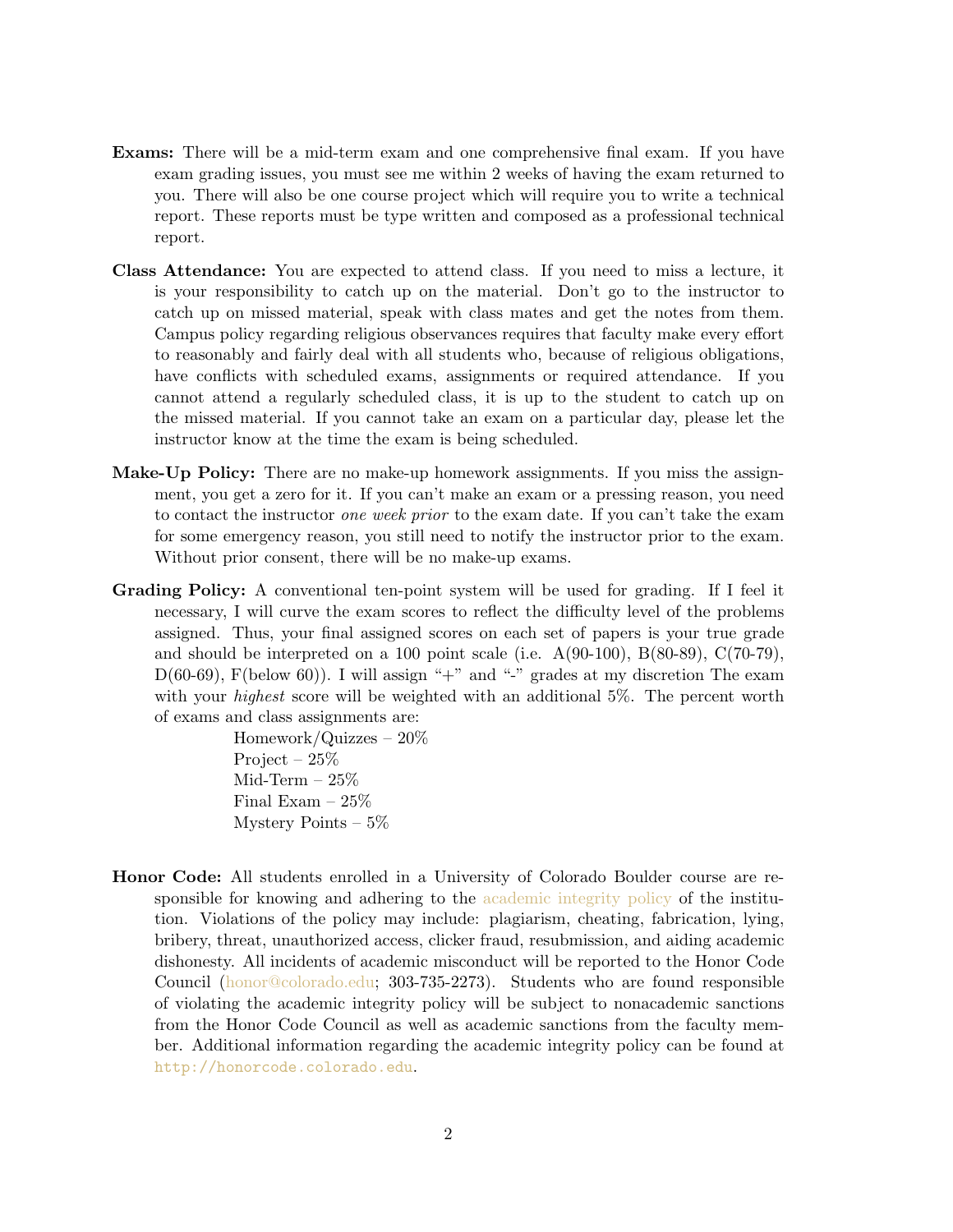As of the fall of 2010, all ASEN students are required to signed an acknowledge form of the honor code which is available at

<http://www.colorado.edu/aerospace/HonorCode.html>

Students with Disabilities If you qualify for accommodations because of a disability, please submit to your professor a letter from Disability Services in a timely manner (for exam accommodations provide your letter at least two weeks prior to the exam) so that your needs can be addressed. Disability Services determines accommodations based on documented disabilities. Contact Disability Services at 303-492-8671 or by e-mail at [dsinfo@colorado.edu.](mailto:dsinfo@colorado.edu)

If you have a temporary medical condition or injury, see [Temporary Medical Con](http://www.colorado.edu/disabilityservices/students/temporary-medical-conditions)[ditions:](http://www.colorado.edu/disabilityservices/students/temporary-medical-conditions) Injuries, Surgeries, and Illnesses guidelines under Quick Links at [Disability](http://www.colorado.edu/disabilityservices/) [Services website](http://www.colorado.edu/disabilityservices/) and discuss your needs with your professor.

- Classroom and On-Campus Behavior Students and faculty each have responsibility for maintaining an appropriate learning environment, not only while in class, but also while working outside of class such as in labs and study areas. Those who fail to adhere to such behavioral standards may be subject to discipline. Professional courtesy and sensitivity are especially important with respect to individuals and topics dealing with differences of race, color, culture, religion, creed, politics, veterans status, sexual orientation, gender, gender identity and gender expression, age, disability, and nationalities. Class rosters are provided to the instructor with the student's legal name. We will gladly honor your request to address you by an alternate name or gender pronoun. Please advise us of this preference early in the semester so that we may make appropriate changes to our records. For more information, see the [policies](http://www.colorado.edu/policies/student-classroom-and-course-related-behavior) [on classroom behavior](http://www.colorado.edu/policies/student-classroom-and-course-related-behavior) and the [student code.](http://www.colorado.edu/osc/sites/default/files/attached-files/studentconductcode_15-16.pdf)
- Religious Observances Campus policy regarding religious observances requires that faculty make every effort to deal reasonably and fairly with all students who, because of religious obligations, have conflicts with scheduled exams, assignments or required attendance. In this class, provide the instructor with a 2-week warning if you are unable to make an exam date due to a religious observance. If regular class lectures are missed, it is up to the student to make up the material. If a homework or project due date falls on a religious observance, then the student must turn in the assignment the day before. See full details at this [web page.](http://www.colorado.edu/policies/observance-religious-holidays-and-absences-classes-andor-exams)
- Discrimination and Harassment The University of Colorado Boulder (CU-Boulder) is committed to maintaining a positive learning, working, and living environment. CU-Boulder will not tolerate, both in-class and outside of class, acts of sexual misconduct, discrimination, harassment or related retaliation against or by any employee or student. CUs Sexual Misconduct Policy prohibits sexual assault, sexual exploitation, sexual harassment, intimate partner abuse (dating or domestic violence), stalking or related retaliation. CU-Boulders Discrimination and Harassment Policy prohibits discrimination, harassment or related retaliation based on race, color, national origin, sex, pregnancy, age, disability, creed, religion, sexual orientation, gender identity, gender expression, veteran status, political affiliation or political philosophy. Individuals who